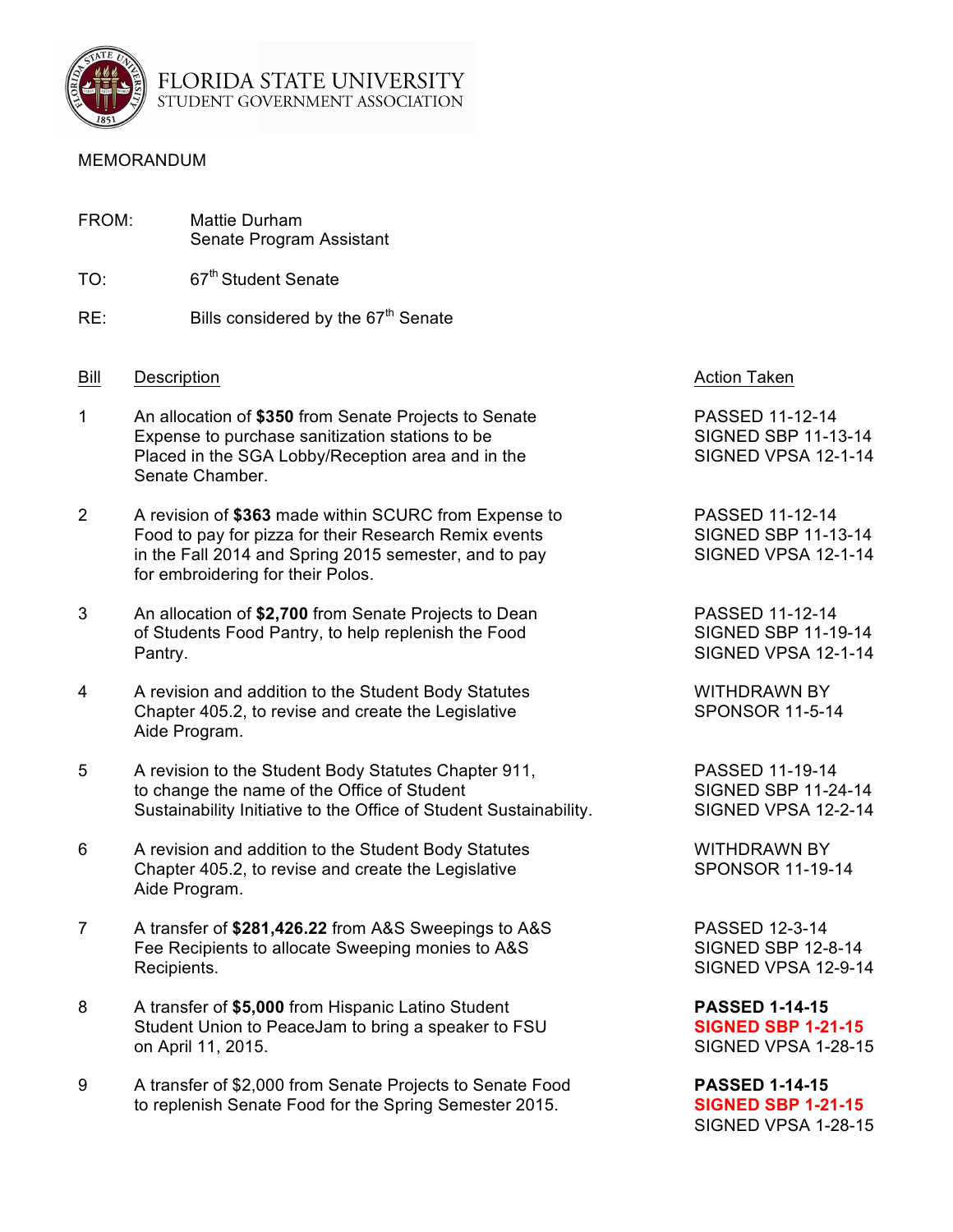- 10 An allocation of **\$4,560** from Senate Projects to College Leadership PASSED 1-21-15 Council to purchase cell phone charging stations and needed SIGNED SBP 1-27-15 accessories. SIGNED VPSA 1-29-15
- 11 A revision to the Student Body Statutes Chapter 700, to revise the WITHDRAWN BY Election Code. SPONSOR 1-28-15
- 12 A revision to the Student Body Statutes Chapters 811 and 909, to PASSED 2-4-15 revise the statutes of the Office of Servant Leadership and the SIGNED SBP 2-6-15 Service Funding Act. States of the SIGNED VPSA 2-10-15
- 13 A revision of **\$3,000** within the Hispanic Latino Student Union from PASSED 2-4-15 Expense to Contractual Services to help pay fees to bring the rapper SIGNED SBP 2-6-15 Sensato to FSU to perform on Friday, April 3, 2015. SIGNED VPSA 2-10-15
- 14 A transfer of **\$15,000** from Executive Projects to Executive Branch PASSED 2-4-15 Food and Expense to pay a deficit in travel, pay for travel to the ACC, SIGNED SBP 2-6-15 upcoming events, office supplies and food for the Spring Inauguration. SIGNED VPSA 2-10-15
- 15 An allocation of **\$1,524.35** from Senate Projects to the Student PASSED 2-11-15 Disability Resource Center to pay for the purchase of Echo SIGNED SBP 2-10-15 Smartpens, carrying cases and notebooks. SIGNED VPSA 2-18-15
- 16 An allocation of **\$5,000** from Senate Projects to the Asian American PASSED 2-11-15 Student Union Contractual Services to pay fees to bring Jose Antonio SIGNED SBP 2-10-15 Vargas to speak at FSU in March, 2015. Notice that the SIGNED VPSA 2-18-15
- 17 An allocation of **\$15,000** from Senate Projects to RTAC Funding Board PASSED 3-4-15 to fund student RSOs until the end of the Spring semester. SIGNED SBP 3-20-15
- 18 A revision to the Student Body Statute Chapter 908, the Office of WITHDRAWN BY Governmental Affairs, to add Noles in Engaged in Politics to their SPONSOR 4-1-15 statutes.
- 19 An allocation of **\$3,040** from Senate Projects to University Health PASSED 3-18-15 Services to fund their Toma Chopped Event.<br>SIGNED SBP 3-20-15
- 20 A revision of **\$15,000** within the Office of Servant Leadership from WITHDRAWN BY Expense to Clothing and Awards to purchase t-shirts for the TedX SPONSOR IN FINANCE Event. COMMITTEE 3-16-15
- 21 A revision of **\$3,800** within the Women's Student Union from PASSED 3-18-15 Contractual Services to Clothing and Awards to purchase t-shirts for SIGNED SBP 3-20-15 members and attendees of the Ladies Legacy Banquet. SIGNED VPSA
- 22 A revision of **\$12,875** within the Women's Student Union from PASSED 3-18-15 Contractual Services to Expense to screen movies, have panels and SIGNED SBP 3-20-15 purchase decorations for Women's History Month, participate in a co- SIGNED VPSA 3-26-15 sponsorship with the Wellness Center and purchase promotional items to increase membership.

SIGNED VPSA 3-26-15

SIGNED VPSA 3-26-15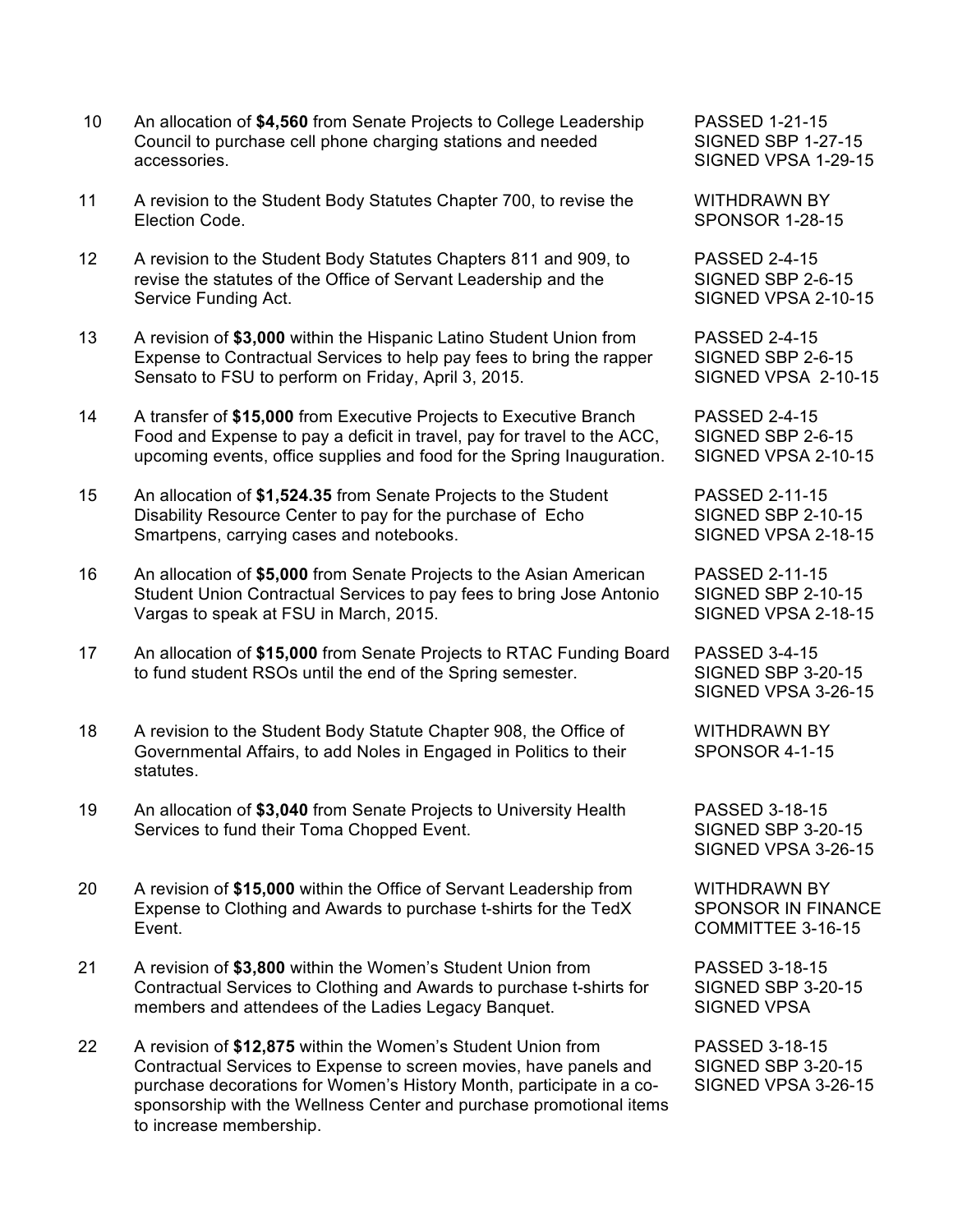- 23 An allocation of **\$5,000** from Senate Projects to PeaceJam to help WITHDRAWN BY bring a Nobel Laureate to FSU. SPONSOR IN FINANCE
- 24 An allocation of **\$1,200** from Senate Projects to Senior Class Council PASSSED 3-25-15 to pay for Senior Class Council Senior Week events on April 20-24, SIGNED SBP 3-26-15 2015. SIGNED VPSA 3-31-15
- 25 A revision of **\$900** within Senior Class Council from Expense to Food PASSED 3-25-15 to pay for the Senior Class Council's "Taking Back Suwanne" event SIGNED SBP 3-26-15 during Senior Week. Signed a state of the SIGNED VPAS 3-31-15
- 26 An allocation of **\$1,706.68** from Senate Projects to Big Event Expense PASSED 4-8-15 to reimburse travel funds for the Big Event Conference. SIGNED SBP 4-9-15
- 27 An allocation of **\$850** from Senate Projects to Relay for Life to provide PASSED 4-1-15 Relay for Life with a Photo Booth for 4 (four) hours during their event SIGNED SBP 4-2-15 on Friday, April 10, 2015. SIGNED VPSA 4-8-15
- 28 A revision to the Student Body Statutes Chapters 400.2 and 411 to PASSED 4-8-15 clarify the role of the Senate Clerk. VETOED SBP 4-10-15 (The Senate re-submitted Bill 28 with the changes SBP required). SIGNED SBP 4-16-15
- 29 A revision to the Student Body Statutes Chapter 800, to update the PASSED 4-8-15 Finance Code and switch Finance to Budget and vice versa and SIGNED SBP 4-9-15 include the Judiciary Committee in the Finance Code. SIGNED VPSA 4-20-15
- 30 An allocation of **\$60** from Senate Projects to College of Music PASSED 4-8-15 Leadership Council to purchase a security lock for the new phone SIGNED SBP 4-9-15 charging station. SIGNED VPSA 4-8-12
- 31 A revision of **\$1,000** within the Black Student Union from Expense to PASSED 4-15-15 Food, to help pay for their Inauguration ceremony, the summer general SIGNED SBP 4-20-15 body meetings and BSU Week during the summer semester. SIGNED VPSA 4-22-15

An allocation of **\$2,000** from Senate Projects to Senate Food to pay PASSED 4-15-15 for food for the remainder of the fiscal year and to clear up deficits SIGNED SBP 4-20-15 in the food category. The state of the state of the state of the SIGNED VPSA 4-22-15

- 32 A revision to the Student Body Statutes Chapters 200, 300 and 400, PASSED 4-22-15 to redefine open positions in SGA and define the process on sub- SIGNED SBP 4-27-15 mitting legislation and to make the statutes consistent. SIGNED VPSA 4-28-15
- 33 An allocation of **\$2,000** from Senate Projects to the Center for PASSED 4-22-15 Leadership and Social Change to pay for food for their Cultural SIGNED SBP 4-27-15 Graduation on Thursday, April 30, 2015. The State of the State State State State State State State State State State State State State State State State State State State State State State State State State State State Sta
- 34 An addition is made to the Student Body Statutes adding Chapter 303 PASSED 4-22-15 Transfer Leadership Institute (TLI) and Freshman Leadership Institute SIGNED SBP 4-27-15 (FLI) to the statutes. The statutes of the statutes of the statutes of the statutes of the statutes of the statute of the statute of the statute of the statute of the statute of the statute of the statute of the statute of

COMMITTEE 3-23-15

SIGNED VPSA 4-20-15

**SIGNED VPSA 4-20-15**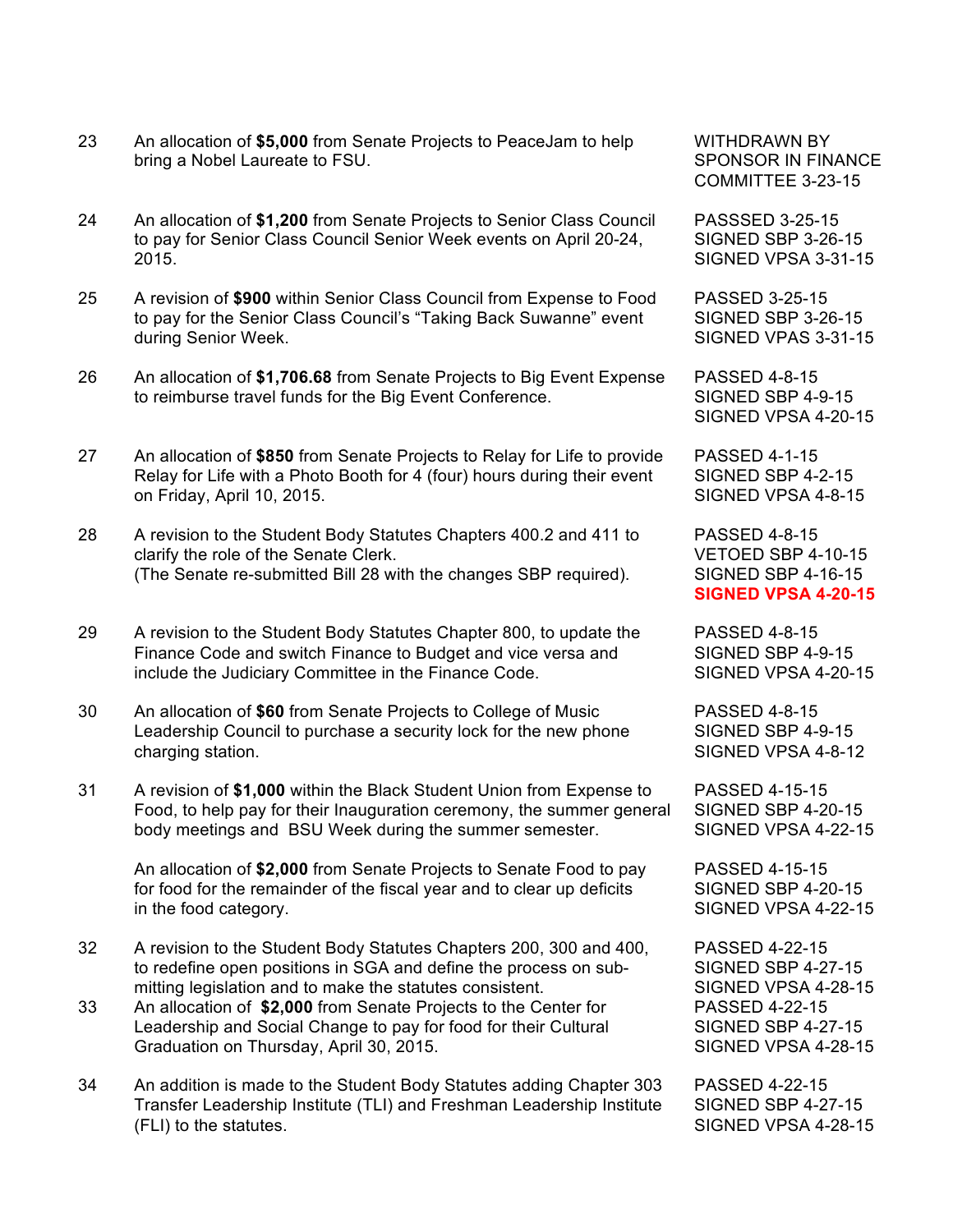## 35 **PASSED AS AN OMINBUS BILL, WHICH IS THE SECOND PART OF BILL 31.**

36 A revision of **\$500.00** within the Asian American Student Union PASSED 5-20-15 from Contractual Services to Expense to buy promotional items SIGNED SBP 5-21-15 for their office. SIGNED VPSA 5-27-15

## **AND (**OMNIUBUS BILL)

An allocation of **\$626.33** from Senate Projects to Azucar to pay for their registration and hotel accommodation to attend BAIL Atlanta from June 12-14, 2015.

- 37 This bill was added as an Omnibus Bill. (See Bill 36 above).
- 38 An allocation of \$850.22 from Senate Projects to FSU Best PASSED 6-17-15 Buddies to fund their travel to a conference on July 17-27, 2015. SIGNED SBP 6-22-15
- 39 An allocation of **\$1,258.00** from Senate Projects to Dance PASSED 6-17-15 Marathon at FSU to fund travel to Dance Marathon Leadership SIGNED SBP 6-22-15 Conference in Baton Rouge, Louisiana in July 2015. SIGNED VPSA 6-24-15

## **AND (**OMNIBUS BILL)

An allocation of \$3,467.50 from Senate Projects to Relay for Life PASSED 6-17-15 to pay FSU Facilities for electricity for a Relay for Life event in SIGNED SBP 6-22-15 April 2015. (Bill 41). SIGNED VPSA 6-24-15

- 40 An allocation of **\$1,885.50** from Senate Projects to the National PASSED 6-17-15 Pan-Hellenic Council to pay for rental of a stage for their annual SIGNED SBP 6-22-15 Summer Oasis on July 25, 2015. Summer Oasis on July 25, 2015.
- 41 This bill was added as an Omnibus Bill. (See Bill 39).
- 42 A revision of **\$1,000** within SCURC from Expense to Food to PASSED 7-22-15 provide food for future events (such as Research Remix) to SIGNED SBP 7-24-15 encourage bureau outreach. SIGNED VPSA 7-29-15
- 43 An allocation of **\$1,000** from Senate Projects to Baptist PASSED 7-22-15 Collegiate Ministry to pay for the Late Night Pancakes event SIGNED SBP 7-24-15 on August 19-20 from 11 p.m. to 12 a.m. at the Globe each night. SIGNED VPSA 7-29-15
- 44 A revision to the Student Body Statutes Chapter 910, the PASSED 7-22-15 Student Council for Undergraduate Research and Creativity SIGNED SBP 7-24-15 (SCURC), to revise their statutes for their Board of Directors. SIGNED VPSA 7-29-15
- 45 An allocation of **\$1,683.11** from Senate Projects to College PASSED 7-22-15<br>Republicans to purchase t-shirts from Clothesline for promotions SIGNED SBP 7-24-15 Republicans to purchase t-shirts from Clothesline for promotions for their Recognized Student Organization (RSO). SIGNED VPSA 7-29-15

SIGNED VPSA 6-24-15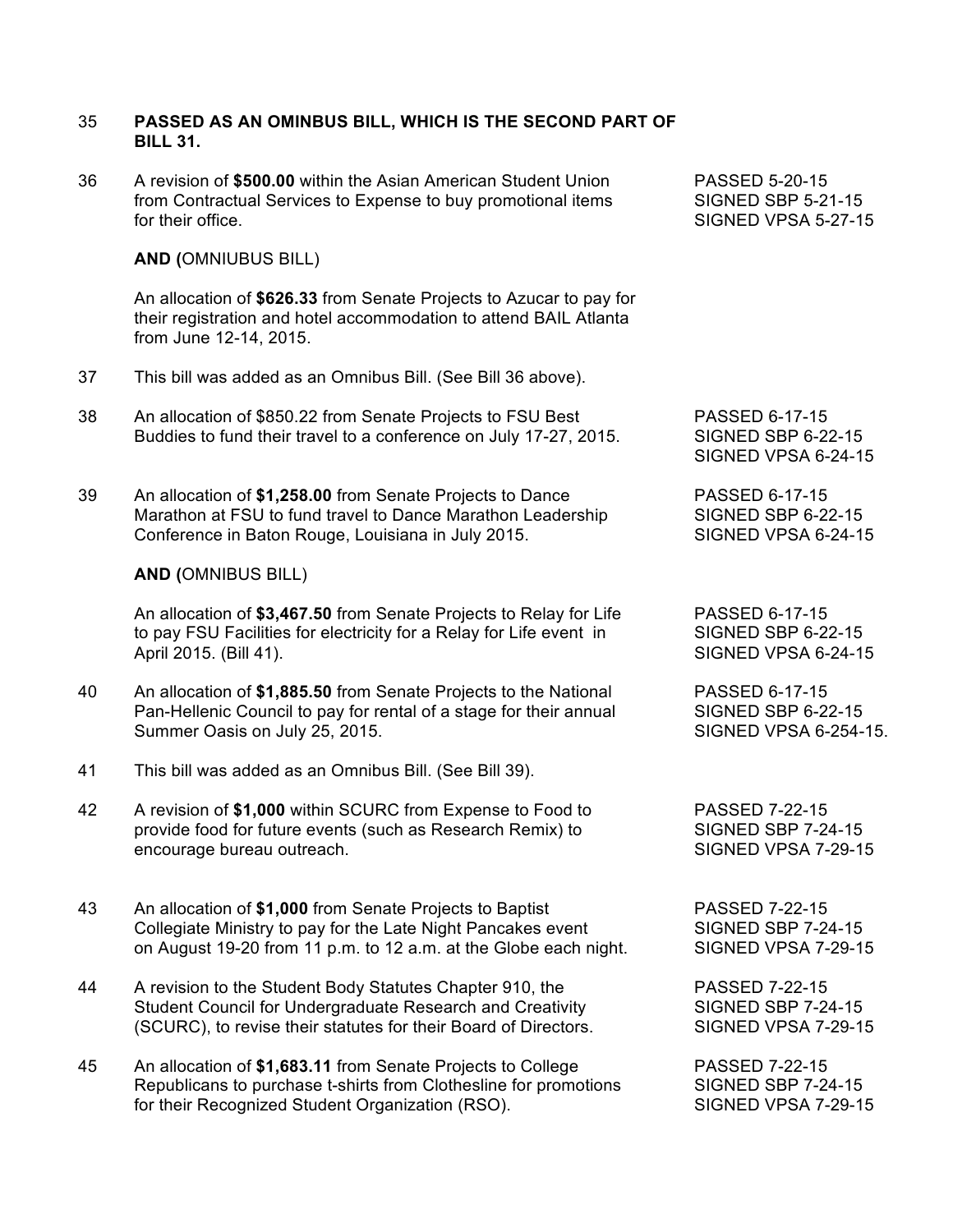| 46 | An allocation of \$1,026.14 from Senate Projects to Executive<br>Expense to help pay for the SGA Summer Bash on July 22,<br>2015 in the Union.                                                                         | <b>PASSED 7-22-15</b><br><b>SIGNED SBP 7-24-15</b><br>SIGNED VPSA 7-29-15          |
|----|------------------------------------------------------------------------------------------------------------------------------------------------------------------------------------------------------------------------|------------------------------------------------------------------------------------|
| 47 | An allocation of \$1,039.00 from Senate Projects to Hillel at FSU,<br>to allocate funds to pay for airfare to attend their conference.                                                                                 | PASSED 7-22-15<br><b>SIGNED SBP 7-24-15</b><br>SIGNED VPSA 7-29-15                 |
| 48 | An allocation of \$4,000 from Senate Projects to College of Social<br>Sciences Student Leadership Council to pay for their event "Get More<br>Than A Degree," and remaining monies are to be used for a newsletter     | <b>PASSED 9-9-15</b><br><b>SIGNED SBP 9-11-15</b><br>SIGNED VPSA 9-17-15           |
| 49 | A revision to the Student Body Statutes Chapter 908, to revise Office<br>of Governmental Affairs statutes.                                                                                                             | <b>WITHDRAWN BY</b><br><b>SPONSOR 9-23-15</b>                                      |
| 50 | An allocation of \$5,314.54 from Senate Projects to Transportation<br>Services to fund rides from FSU main campus to the FSU Reservation<br>in conjunction with the SGA Executive Branch and the Rez Rides<br>Program. | PASSED 9-16-15<br><b>SIGNED SBP 9-22-15</b><br>SIGNED VPSA 10-6-15                 |
|    | An allocation of \$1,250 from Senate Projects to Chinese Language and<br>Culture to fund their Mid-Autumn Festival.                                                                                                    | <b>PASSED 9-16-15</b><br><b>SIGNED SBP 9-22-15</b><br>SIGNED VPSA 10-6-16          |
|    | An allocation of \$2,500 from Senate Projects to Chinese Students and<br>Scholars to fund their Mid-Autumn Festival.                                                                                                   | PASSED 9-16-15<br><b>SIGNED 9-22-15</b><br>SIGNED VPSA 10-6-15                     |
| 51 | A revision to the Student Body Statutes Chapter 700 to revise the<br>Election Code.                                                                                                                                    | <b>WITHDRAWN BY</b><br><b>SPONSOR 9-16-15</b>                                      |
| 52 | A transfer of \$1,290 from RTAC to Senate Projects to reimburse Senate<br>Projects for funds spent during the summer semester. (RTAC does not<br>meet during the Summer semester)                                      | <b>PASSED 9-23-15</b><br><b>SIGNED SBP 10-1-15</b><br>SIGNED VPSA 10-6-15          |
| 53 | A transfer of \$5,903 from PAC to Senate Projects to reimburse Senate<br>Projects for funds spent during the summer semester. (PAC does not<br>meet during the Summer semester).                                       | PASSED 9-23-15<br><b>SIGNED SBP 10-1-15</b><br>SIGNED VPSA 10-6-15                 |
| 54 | An allocation of \$3,948 from Senate Projects to Senate Expense to pay<br>The SGA Inauguration on Wednesday, October 28, 2015 in Florida State SIGNED SBP 10-1-15<br>University Ballrooms.                             | PASSED 9-23-15<br>SIGNED VPSA 10-6-15                                              |
| 55 | A revision to the Student Body Statutes Chapter 908, Office of Govern-<br>mental Affairs to correct statutes references and clarify the language.                                                                      | PASSED 10-14-15<br><b>SIGNED SBP 10-19-15</b><br><b>SIGNED VPSA 10-21-15</b>       |
| 56 | An allocation of \$2,700 from Senate Projects to Senior Class Council<br>to pay for the projection screen to view FSU away games on October<br>24 and November 3, 2015.                                                | <b>PASSED 10-7-15</b><br><b>SIGNED SBP 10-12-15</b><br><b>SIGNED VPSA 10-14-15</b> |
| 57 | An allocation of \$2,290 from Senate Projects to University Health<br>Services to provide 300 HIV tests and equipment to be distributed among SIGNED SBP 10-12-15                                                      | <b>PASSED 10-7-15</b>                                                              |